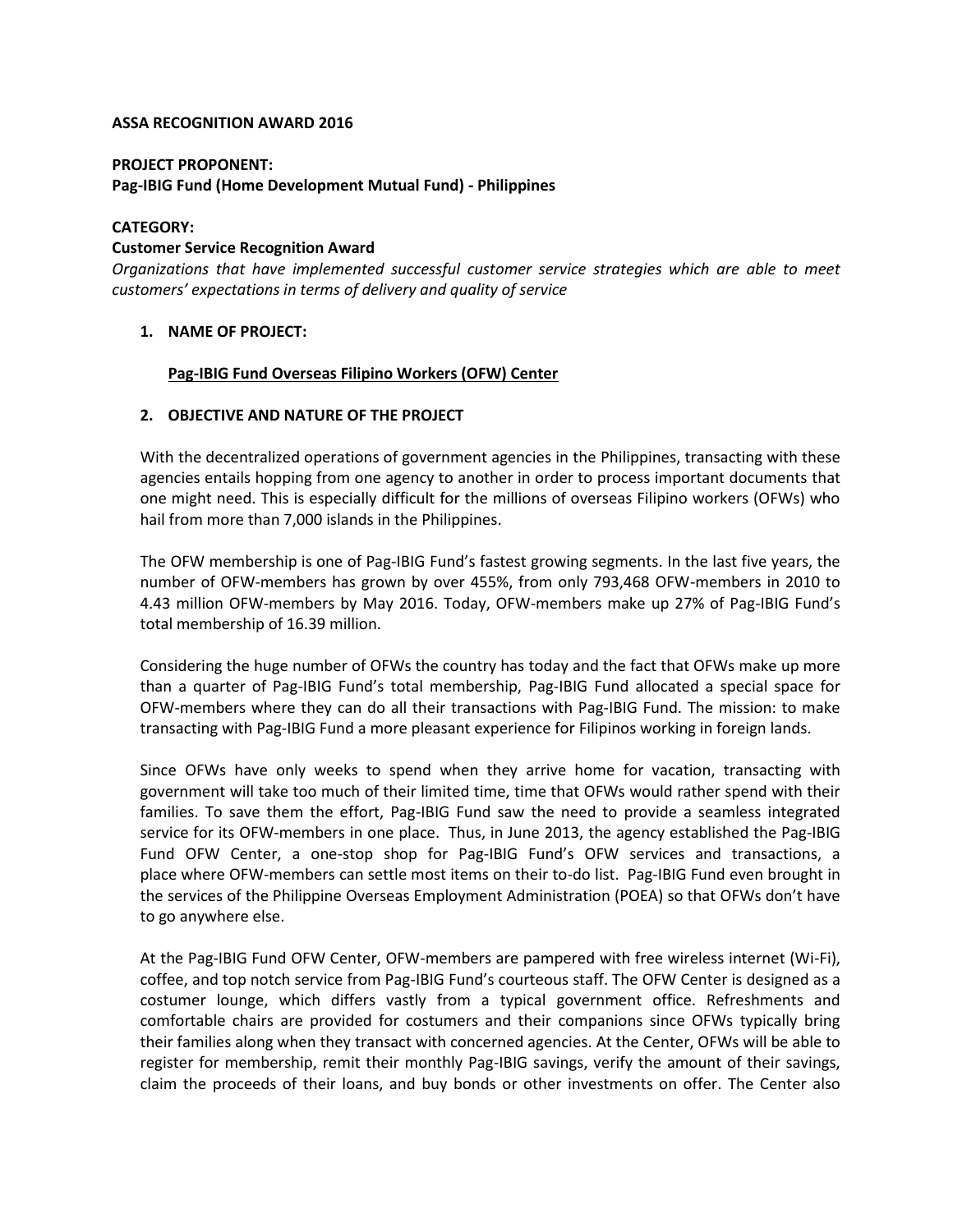serves as a venue for Pre-Departure Orientation Seminar (PDOS) and Financial Literacy briefings for returning (Balik-Manggagawa) OFWs.

The Pag-IBIG Fund OFW Center offers the following services to OFW-members:

- Membership Registration
- Collection of Members' Savings and Loan Payments
- Verification of Members' Records
- Transfer of Records
- Issuance of Statement of Savings and Transaction Cards
- Acceptance, Processing, and Release of Short-Term Loans
- Acceptance, Processing, and Release of Provident Benefit Claims
- Acceptance and Initial Review of Housing Loan Applications
- Home Matching Service for Prospective Housing Loan Borrowers
- Investment Center for Special Savings or Investment Products (Modified Pag-IBIG 2 Program)
- Issuance of Overseas Employment Certificate (OEC)

# **3. WHY IT SHOULD BE RECOGNIZED**

As Pag-IBIG Fund's membership base grows rapidly abroad, the agency dedicates the OFW Center to provide VIP-level service to OFW-members. The Pag-IBIG Fund OFW Center is a one-stop shop which provides an integrated, aligned, and seamless delivery of services and benefits to Pag-IBIG Fund members working abroad. In the last few years, more and more OFW-members are trooping to the Center for their transactions, proof that they appreciate the convenient and integrated service found only in Pag-IBIG Fund.

Total transactions inside the Pag-IBIG Fund International Operations Group (PIOG) increased after the Pag-IBIG Fund OFW Center was opened in June 2013. In 2014, around 120,000 OFW-members or their families transacted there. The average service time per transaction has improved from 10 minutes before the opening of the Center to 4 minutes by December 2014, without compromising the quality of service.

For the period January to December 2015, the average service time for all transactions has been further reduced to only 3 minutes and 43 seconds per client.

In 2015, the Center served 123,411 OFW-members. This was a high jump from the 43,000 served by Pag-IBIG Fund in the semester before the Center was opened. Applications for multi-purpose loans and calamity loans, as well as for claims increased to 11,477 compared to only 3,844 in the first half of 2013. Multi-purpose and calamity loan as well as Claim amounts also increased to P370 Million compared to only P109 Million in the first half of 2013. Since it opened, a total of 438 housing loan applications worth P810 Million have been received at the Center, of which P605 Million have already been approved.

# **4. SUMMARY OF THE PROJECT**

The Pag-IBIG OFW Center is a one-stop shop for OFW-members transacting business with Pag-IBIG Fund. It also serves as a venue for Pre-Departure Orientation Seminar (PDOS) and Financial Literacy briefings for returning OFWs (Balik-Manggagawa). Pag-IBIG Fund is likewise coordinating with the